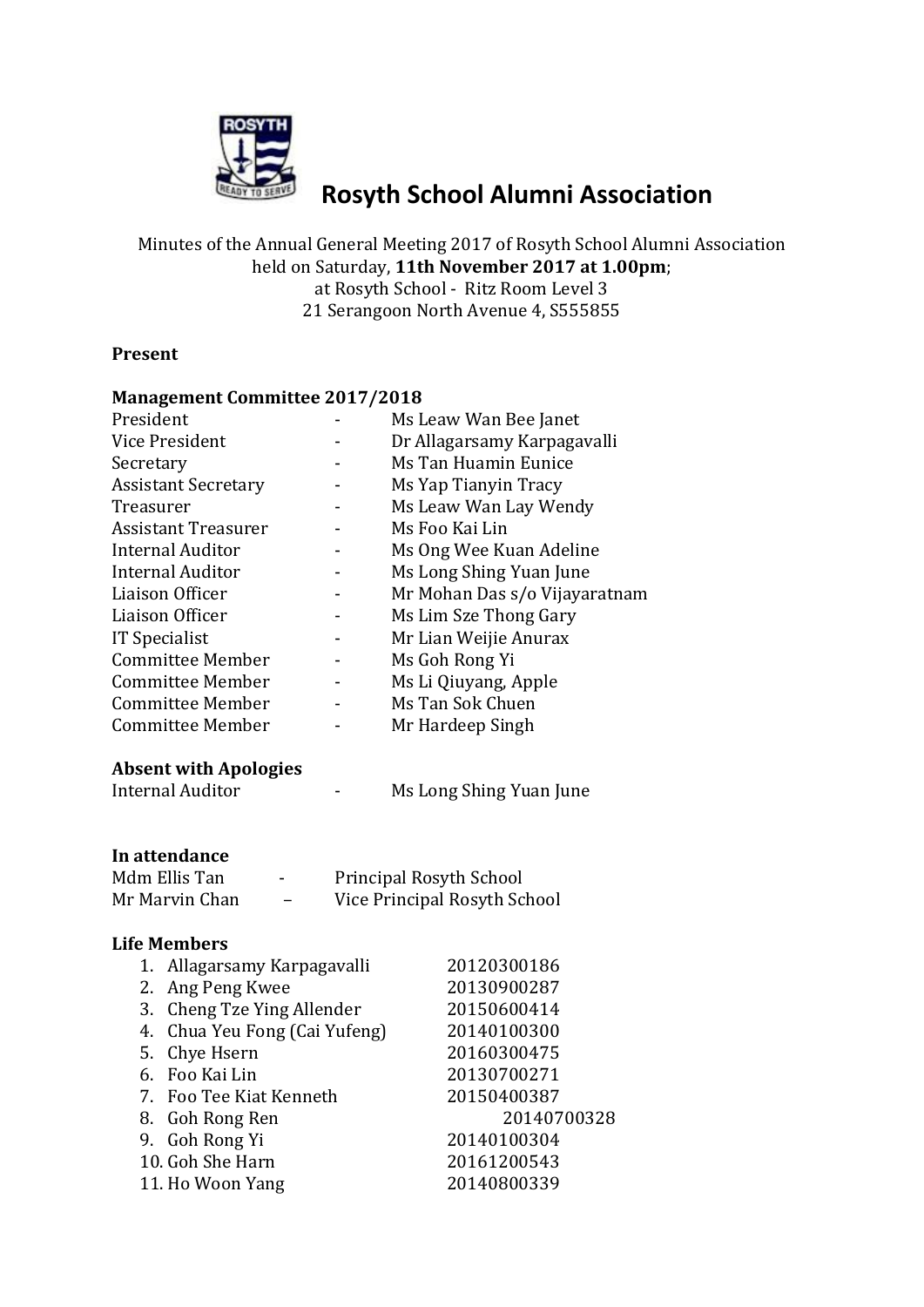| 20150600401 |
|-------------|
| 20150900433 |
| 20130400254 |
| 20151100449 |
| 20120600204 |
| 20140200309 |
| 20090100089 |
| 20140100301 |
| 20150800427 |
| 20131000296 |
| 20130600256 |
| 20120700210 |
| 20120700217 |
| 20150100370 |
| 20170900636 |
| 20130200247 |
| 20170600602 |
| 20140800346 |
| 20130900288 |
| 20120400192 |
| 20150400392 |
| 20121000228 |
| 20120600201 |
| 20140500320 |
| 20140700327 |
| 20110100140 |
| 20160700506 |
| 20150700421 |
| 20140300313 |
| 20160400481 |
| 20110800160 |
| 20130700270 |
| 20121000226 |
|             |

## **Quorum**

The Annual General Meeting was declared open by the President at 1.30pm upon satisfying the quorum which was deemed in accordance with Article 7.9 of the Constitution.

### **Address by the Alumni President – Ms Leaw Wan Bee Janet**

The President welcomed members to the Annual General Meeting 2017 and introduced the committee members of 2017/2018 and their assigned roles.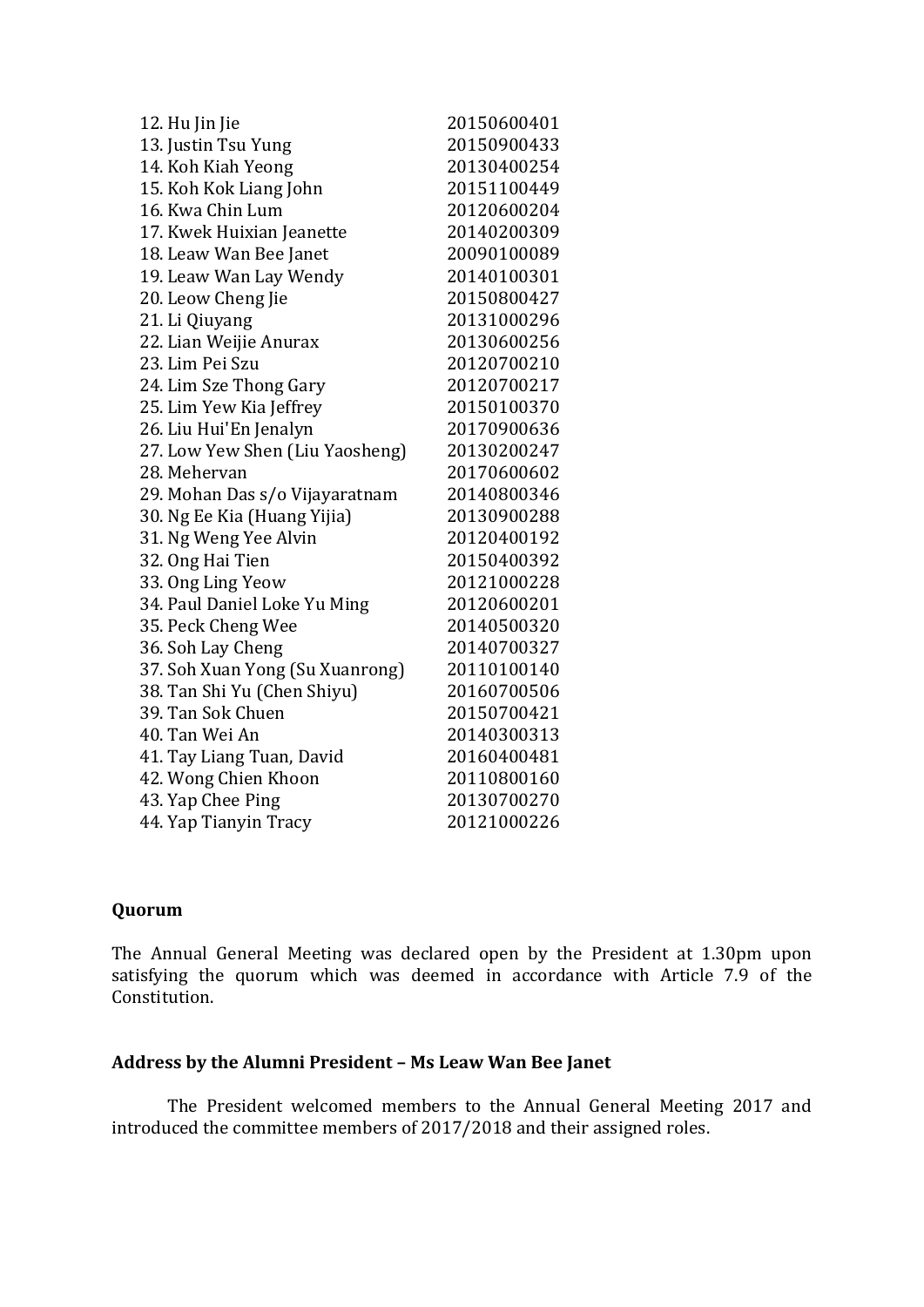Ms Janet highlighted the election year next year for committee members of 2019/2020. She expressed her hopes in getting more members to come forward and serve. She also emphasized the effort to liaise and participate more in the school's activities.

This year, the RSAA scholarship Award has been replaced by 2 awards - the RSAA Service Awards and RSAA Colour Awards.

RSAA Service Awards is meant to reward those with good academic results. Every year, 3 to 5 recipients will receive the award. The RSAA Colour Awards is created to highlight those who serve the School after graduation. 4 to 5 awards will be given out each year and 4 were given out in 2016.

### **Address by Principal – Mdm Elis Tan**

Mdm Tan started off by thanking the RSAA committee for their contribution thus far, highlighting the Teacher's Day Appreciation attendance and participation. She then proceeded to address the attending members on the current mindset of the school.

She emphasized for Rosythians to take pride in Rosyth's 60 years of history and pass that on through the generations. This can be done in a number of ways.

- Understanding the importance of Rosythian's DNA Ready To Serve
- Returning after graduating to mentor and contribute to the school. This also benefits into accumulating LEAP 2.0 points.
- Career Guidance Talks to share perspectives and future skills one that can be undertaken by RSAA members

Mdm Tan explained that this will create aspirational goals for children as they look up to the alumni and how we are contributing to the different aspects of today's society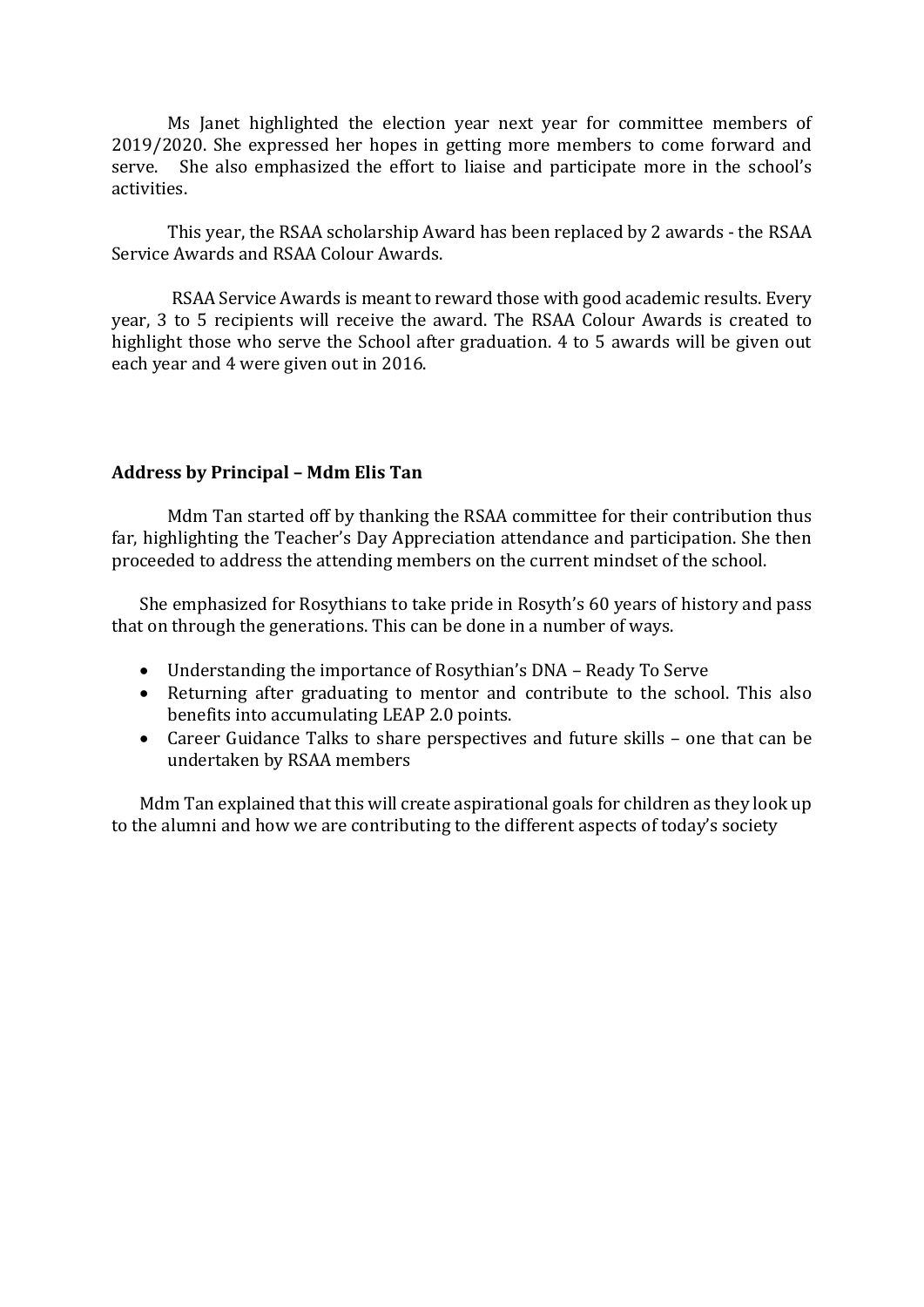# **Address by the Vice Principal – Mr Marvin Chan**

Mr Chan shared the broad direction for school and mentioned that MOE validated Rosyth 3 years ago. This is a mandatory process that all schools must go through.

Due to our fast changing society and to better equip the students for the future, both Mdm Tan and Mr Chan have been going through process of reviewing the school in terms of the mission and values. After extensive review, the current Mission is deemed relevant. The vision has been changed to:

- Learn with Passion the intrinsic motivation to learn
- Serve with Compassionate to instill gratitude
- Lead with Vision

The change has been angled to the inspirational development of students.

The Values i-CARE has also been tweaked, and will officially launched next year as:

- Integrity
- Care
- GrAtitiude
- Respect and Resilence
- Entrepreneurial Spirit

As for future directions, Mr Chan requested the assistance of the alumni to help align key process and affinity to the School through our Motto – Ready to Serve, mission, new visions and i-CARE values.

Mr Chan also shared the current school's educational core directions. It has been amended from Academy Excellence to Lifelong Learning and looks at 4 key skills:

- Self Directed Learning
- Innovative Thinking time and space for kids to pursue their learning
- Collaborative Learning work in groups to understand different perspective
- Deep Learning depth into subject matter to hone the skill

In terms of character and social directions, Mr Marvin explained the Character Circle Framework:

- Curriculum and Co-Curriculum leadership, values in service
- Body concrete experiences, learning journey
- Mind reflections to internalize key take-aways

To further demonstrate how the school is practicing its directions, students go through a program to choose their CCA instead of having parents choose them. Students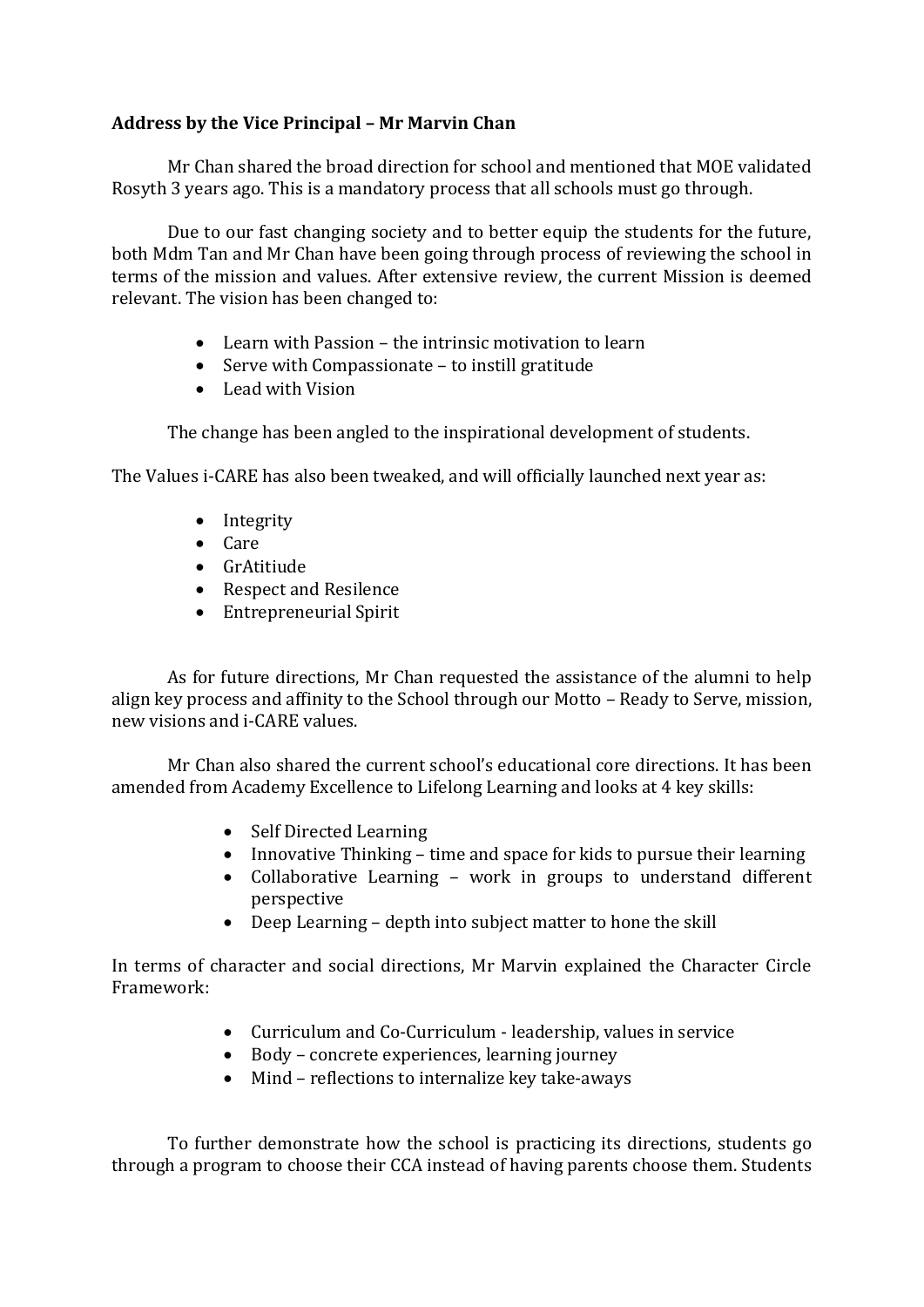exhibit educated choices and build passion through mentorship. Students can choose to change CCA after minimum period, balance between choice and resilience.

Mr Marvin ended his speech by asking parents not to define students by academic achievement as many of them will have jobs that are not created yet, thus soft skills, values and mindsets become more important in the future economy.

## **Treasurer's Report for Financial Year**

The RSAA Treasurer, Ms Wendy Leaw shared the Financial Report for the year ending 31st December 2016. It was noted that the new subscriptions for the year was 62 approved members.

Other notable expenditures from the RSAA fund in contribution to the school were:

- Teachers' Day gifts
- Children's Day gifts
- RSAA Scholarship awards for P5

The motion was supported by Mr David Tay and seconded by Mr Ong Hai Tien.

## **Confirmation of Minutes of Last AGM**

Ms Eunice Tan (Secretary) presented the minutes of the last Annual General Meeting held on 11th November 2017 and having posted online, was confirmed unanimously. The motion was supported by Mr Kenneth Foo and seconded by Mr Paul Loke.

#### **Members networking and get-together 2018**

Ms Eunice called for ideas and volunteers for the upcoming network party for alumni's to connect with old classmates and the current school in 2018. Any recommendations for venue, activities, volunteers are welcomed through [contactus@rosythalumni.org.](mailto:contactus@rosythalumni.org)

Hu Jin Jie and David Tay volunteered during the AGM to participate as part of the committee.

#### **Members Introduction**

All members in attendance took turns to give a brief introduction of themselves.